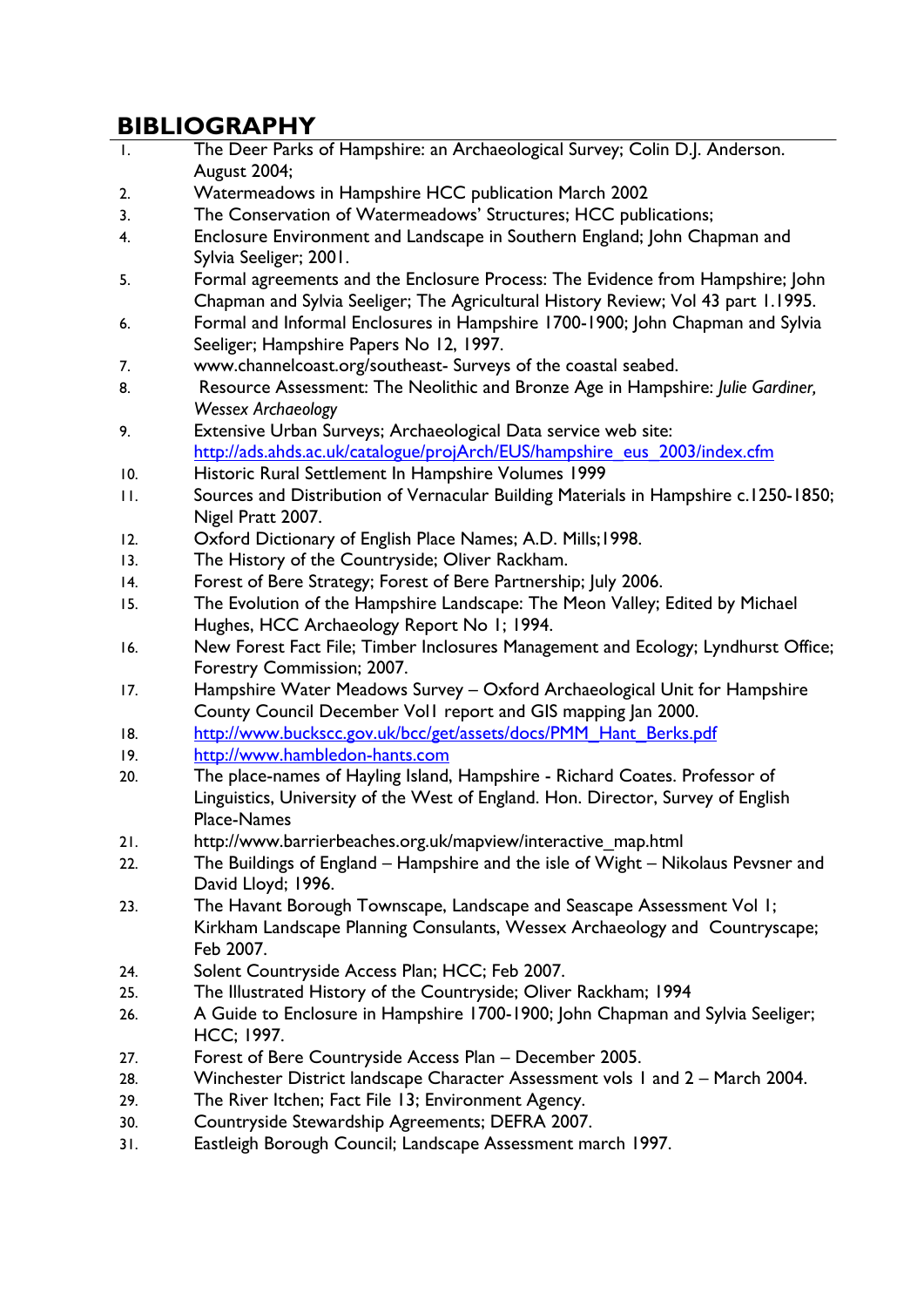- 32. Itchen Navigation Heritage Trail Heritage Report for a Conservation Management Plan; Hampshire and Isle of Wight Wildlife Trust. Prepared By Wessex Archaeology 2005.
- 33. The Place Names of Hampshire; Richard Coates.
- 34. New Alresford Design Statement; New Alresford Town Council; April 2008;
- 35. Kings Worth and Abbots Worthy Village Design Statement [http://www.winchester.gov.uk/Documents/LDF/KWABVDS/AdoptedKWVDSLandsc](http://www.winchester.gov.uk/Documents/LDF/KWABVDS/AdoptedKWVDSLandscape.pdf) [ape.pdf](http://www.winchester.gov.uk/Documents/LDF/KWABVDS/AdoptedKWVDSLandscape.pdf)
- 36. Compton Down Local Area Design Statement: [http://www.winchester.gov.uk/Documents/Committees/PortfolioDecisions/200607/d](http://www.winchester.gov.uk/Documents/Committees/PortfolioDecisions/200607/draft/PHD041ection1andContents.pdf) [raft/PHD041ection1andContents.pdf.](http://www.winchester.gov.uk/Documents/Committees/PortfolioDecisions/200607/draft/PHD041ection1andContents.pdf)
- 37. Historic Farmsteads and Landscape Character in Hampshire; Pilot Project for English heritage; Forum Heritage Services; Feb 2005.
- 38. Environmental Stewardship TargettingJCA131; DEFRA 2005.
- 39. New Forest District landscape Character Assessment Main report and Supplementary annexes; July 2000. ERM and Gifford and Partners.
- 40. Baseline Landscape Assessment for Dibden Bay; Dibden Bay Terminal Inquiry; August 2001.
- 41. New Forest District Coastal Management Plan 2004.
- 42. Western Solent and Southampton Water Shoreline Management Plan; <http://www.newforest.gov.uk/media/adobe/ACF6A47.PDF>
- 43. <http://www.northsolentsmp.co.uk/index.cfm?articleid=6572>
- 44. [http://www.soton.ac.uk/~imw/Solent-Introduction.htm](http://www.soton.ac.uk/%7Eimw/Solent-Introduction.htm)
- 45. <http://www.nfdc.gov.uk/index.cfm?articleid=2178>
- 46. The Solent Estuary Environmental Background; University of Southampton, commissioned by Shell UK 1987.
- 47. New Forest and S W Hampshire Countryside Access plan draft 2006; HCC.
- 48. Hart District Landscape assessment; Scott Wilson Resource Consultants; April 1997.
- 49. Biodiversity Strategy: The Loddon Catchment; Environment Agency, Hampshire and Isle of Wight Trust; 2003.
- 50. Test and Itchen Countryside Access Plan, Hampshire County Council, August 2007.
- 51. The Medieval Landscape of Wessex; edited by Michael Aston and Carenza Lewis; 1994.
- 52. Hampshire's Heritage and a policy for its future; HCC, 1984.
- 53. Mattingley Green Conservation Area Hart DC <http://www.hart.gov.uk/mattingleygreenandmattingleywestenddcps.pdf>
- 54. North Warnborough Conservation Area Hart DC <http://www.hart.gov.uk/northwarnboroughcps.pdf>
- 55. <http://www.basingstoke-canal.co.uk/>
- 56. New Forest natural Area Profile; Natural England, March 1997.
- 57. Test Valley Landscape Assessment Vols 1-4; prepared by Kirkham Planning, Countryscape, Gifford and Partnres, Miller Associates. June 2004.
- 58. Forest of Eversley Countryside Access Plan; HCC Nov 2004.
- 59. June census data, DEFRA; 1994 and 2003.
- 60. The Ampfield Countryside Heritage Area; IBM, HCC, Southern Water, Ampfield Parish Council, North Baddesley Parish Council; 1992.
- 61. Itchen Valley Management Strategy- HCC April 1995.
- 62. Sparsholt Village Design Statement; Sparsholt parish Council, 2007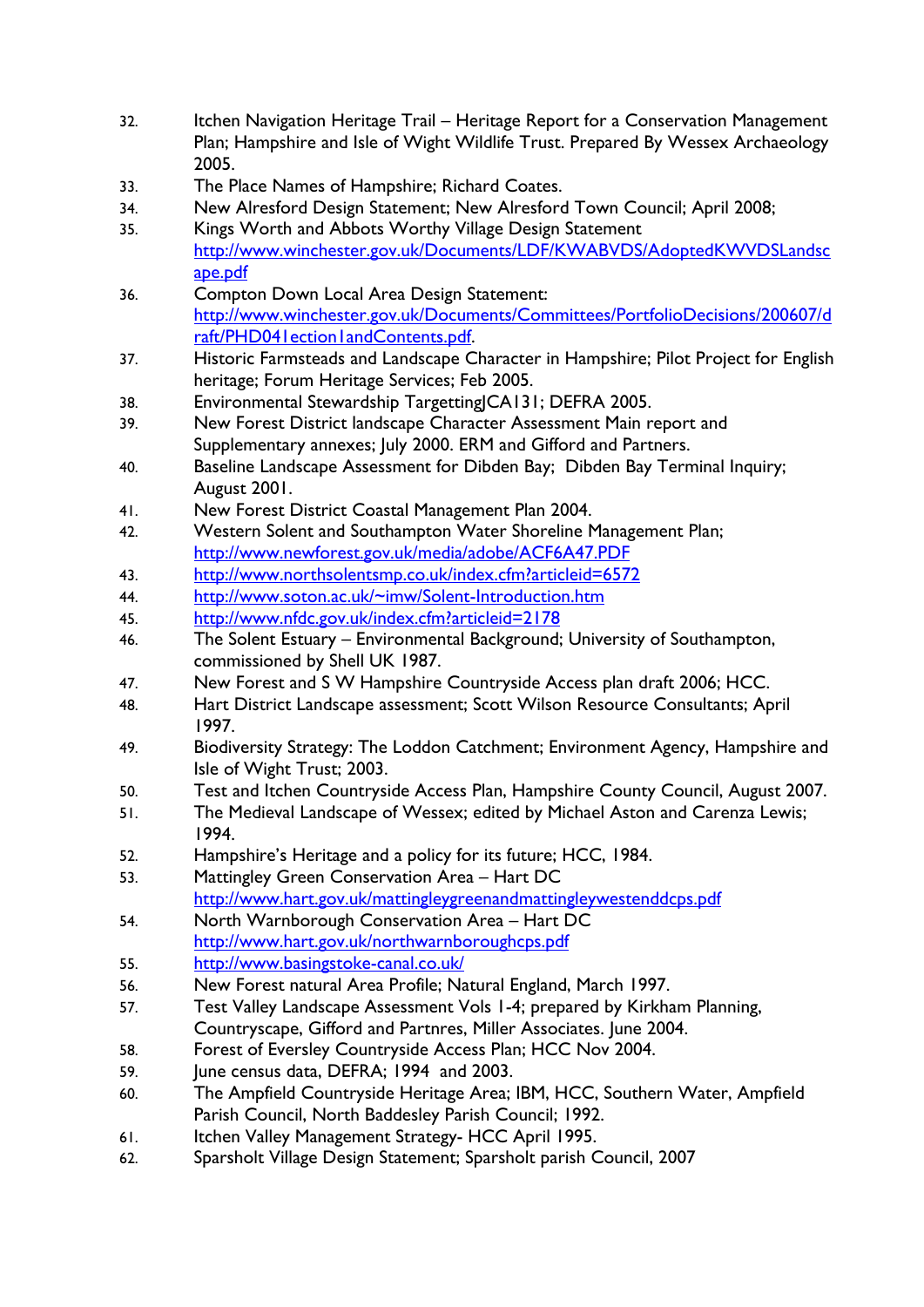- 63. New Sheep for Old Changes in Farming in Hampshire 1792-1879 By GGS Bowie; <http://www.bahs.org.uk/35n1a2.pdf>
- 64. <http://www.soton.ac.uk/~imw/barton.htm#lower>
- 65. New Forest District Coastal Management Plan; Feb 2004 Area 5.
- 66. Highclere Park landscape and Conservation Management Plan 2007; Debois Landscape Survey Group.
- 67. HLCA (GIS) of the North Wessex Downs AONB 2006.
- 68. [http://ads.ahds.ac.uk/catalogue/adsdata/arch-769-](http://ads.ahds.ac.uk/catalogue/adsdata/arch-769-1/ahds/dissemination/pdf/vol16/16_001_012.pdf) [1/ahds/dissemination/pdf/vol16/16\\_001\\_012.pdf](http://ads.ahds.ac.uk/catalogue/adsdata/arch-769-1/ahds/dissemination/pdf/vol16/16_001_012.pdf) - Settlement pattern around Chalton – Barry Cunliffe
- 69. Solent and Poole Bay Marine Natural Area 109 [http://www.naturalareas.naturalengland.org.uk/Science/natural/profiles/naProfile109.p](http://www.naturalareas.naturalengland.org.uk/Science/natural/profiles/naProfile109.pdf) [df](http://www.naturalareas.naturalengland.org.uk/Science/natural/profiles/naProfile109.pdf)
- 70. England's Historic Seascapes: Solent and Isle of Wight; J Satchell 2007; ADS website: [http://ads.ahds.ac.uk/catalogue/archive/ehssolent\\_eh\\_2007/sotoneast.cfm?CFID=236](http://ads.ahds.ac.uk/catalogue/archive/ehssolent_eh_2007/sotoneast.cfm?CFID=2364949&CFTOKEN=82571425) [4949&CFTOKEN=82571425](http://ads.ahds.ac.uk/catalogue/archive/ehssolent_eh_2007/sotoneast.cfm?CFID=2364949&CFTOKEN=82571425)
- 71. Coasts and Seas of the United Kingdom region 9 Southern England: Hayling Island to Lyme Regis; MAFF, JNCC 1996.
- 72. http://www.cefas.co.uk/ Centre for Environment Fisheries and Aquaculture Science.
- 73. Chichester Harbour AONB Landscape Character Assessment; Final Report June 2005; Chris Blandford Associates; June 2005.
- 74. Aerial Photography Report Langstone Harbour 2007; Channel Coastal Observatory.
- 75. <http://www.seafish.org/upload/file/main/Oyster%20Feasibility%20Study.pdf>
- 76. [http://dissertations.port.ac.uk/106/01/GOG0673\\_Stevenson.pdf](http://dissertations.port.ac.uk/106/01/GOG0673_Stevenson.pdf)
- 77. Reeds Nautical Almanac; 1995
- 78. The Ecology, Conservation and History of the Solent: Colin Tubbs 1997.
- 79. Living Landscapes A Landscape and Biodiversity Strategy for the Borough of Basingstoke and Deane; 2003
- 80. Hampshire Field Club and Archaeology Society; various on line newsletter articles.
- 81. Cousins R & Rogers P, 1993, Bygone Havant
- 82. [http://www.fortgilkicker.co.uk](http://www.fortgilkicker.co.uk/)
- 83. Castles of Britain and Ireland; David and Charles; Somerset Plantagenet Fry.
- 84. Longmoor Training area and Woolmer Forest; SDC Public Inquiry Proof of Evidence, document No#1147/13/1, South Downs National Park Inquiry 2008
- 85. <http://www.hants.gov.uk/rh/countryside/access/solent.pdf>
- 86. <http://www.fareham.gov.uk/council/general/cpa/hook.pdf>
- 87. <http://stream.port.ac.uk/environment/scopac5/ham/ham.htm>
- 88. The Hamble River and much about Old Bursledon; Susannah Ritchie; Down Memory Lane series; 1984.
- 89. Ships of the River Hamble; Pip Leach 2008.
- 90. Hamble Valley the Stawberry Coast; Visitor guide 2008.
- 91. [http://thehumanjourney.net/pdf\\_store/sthames/Hants%20Paleo.pdf](http://thehumanjourney.net/pdf_store/sthames/Hants%20Paleo.pdf)
- 92. <http://www.hants.gov.uk/rh/countryside/access/new-forest.pdf>
- 93. [http://ads.ahds.ac.uk/catalogue/archive/englandship\\_eh\\_2007/downloads.cfm?volume](http://ads.ahds.ac.uk/catalogue/archive/englandship_eh_2007/downloads.cfm?volume=year2)  $=$ year $2$
- 94. An introduction to the Indefinitive history of Netley Common and Westwood Woodland Park; T.W. Rawlings; October 1994.
- 95. [www.marinesoutheast.co.uk/.../Marine\\_Energy\\_Centre\\_Report\\_16\\_Nov\\_07.pdf/](http://www.marinesoutheast.co.uk/.../Marine_Energy_Centre_Report_16_Nov_07.pdf/)
- 96. Hampshire's Countryside Heritage; 7: The Coast 1984.